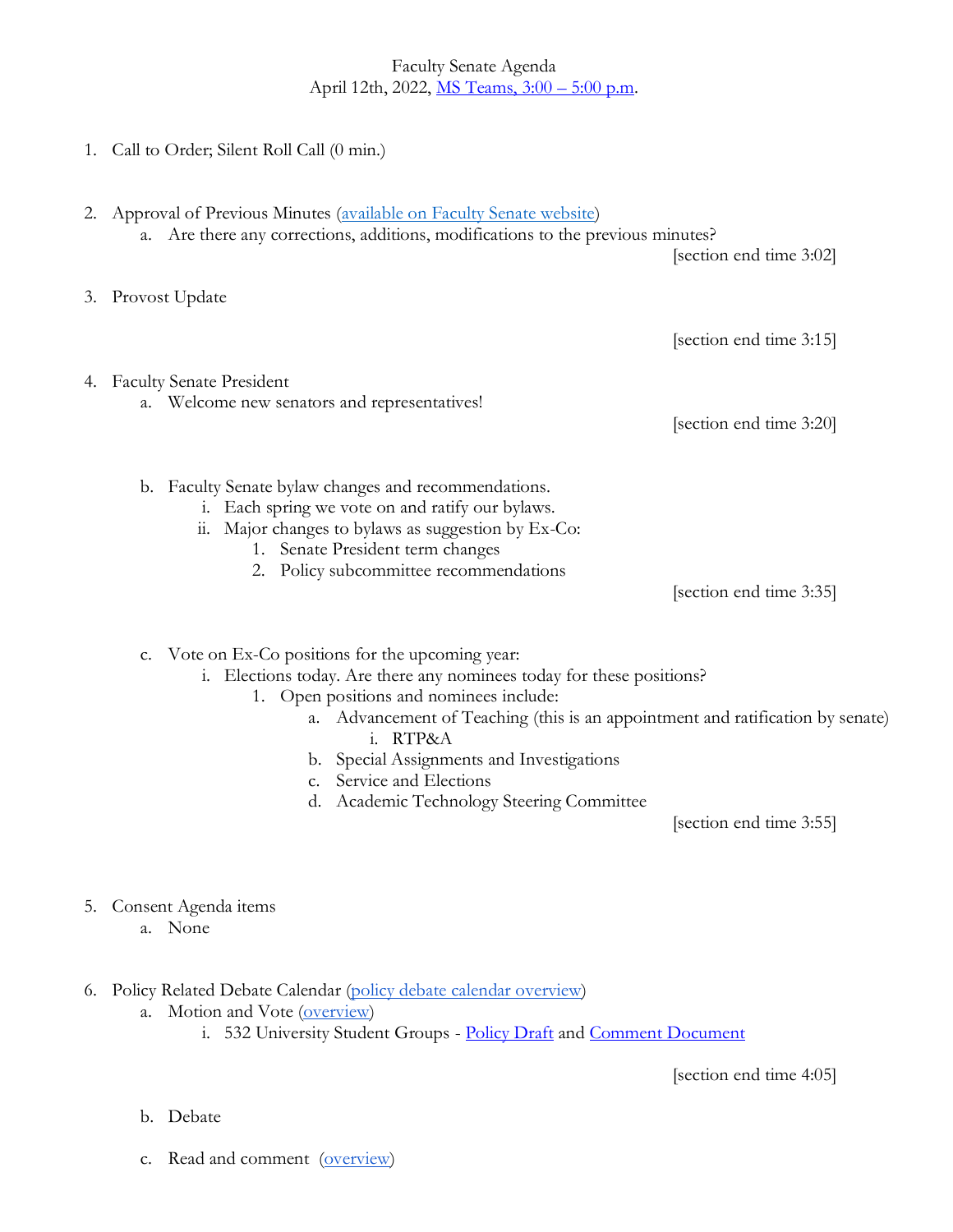- d. Policies moving to stages 3 or 4 *No time allocated, update only. Can provide public comments but past senate comments.*
- e. Policy proposals, Policies Entering Stage 1, or other Policy Related
- 7. Non-policy Related Action Calendar [\(non-policy debate calendar overview\)](https://docs.google.com/document/d/1zrPy0Fn9xcOhidd1XMgo1opj-lYb_9aTvLKg_NI1eLA/edit?usp=sharing)
	- a. Peer observation tool and teaching excellence model
		- i. The Faculty Senate Advancement of Teaching committee has been piloting [these two tools](https://www.uvu.edu/otl/teachingexcellencetools.html) this year.
		- ii. Vote on whether we endorse the use of these tools to measure teaching effectiveness.

[section end time 4:15]

- b. Academic Integrity statement
	- i. Advancement of Teaching is working on a syllabus checklist and would like include a statement on Academic Integrity (which we do not have right now). [Here](https://www.uvu.edu/otl/syllabuschecklist.html) is the current version of the statement.
	- ii. Vote on whether we endorse this statement in the last senate meeting.

[section end time 4:25]

- c. SRI revision taskforce
	- i. Partnership between Academic Affairs, Advancement of Teaching, UVUSA, and Senate (
		- 1. From Policy 631, 5.1.1: Changes to the content of the evaluation instrument shall be determined collaboratively among Faculty Senate, UVUSA, and the VPAA. Replacement of or revisions to the content of any current evaluation instrument shall require the approval of Faculty Senate and the VPAA or his or her designee. The VPAA or his or her designee shall implement the evaluation instrument.
	- ii. Recommendation for moving forward this summer
		- 1. Vote on whether we accept the recommendation.

[section end time 4:45]

- d. Meetings next year
	- i. Teams or in-person?

[section end time 5:00]

- e. Updates on Non-policy Actions (as voted on by Senate) [\(overview\)](https://docs.google.com/document/d/1zrPy0Fn9xcOhidd1XMgo1opj-lYb_9aTvLKg_NI1eLA/edit#bookmark=id.20s1i57f673d) [no time given] i. none
- f. Discuss Next Steps (and, as necessary, Vote on) Senate-Directed Action [\(overview\)](https://docs.google.com/document/d/1zrPy0Fn9xcOhidd1XMgo1opj-lYb_9aTvLKg_NI1eLA/edit#bookmark=id.1turi862unvt) i. None
- g. Updates from proposals approved and being investigated (information items)